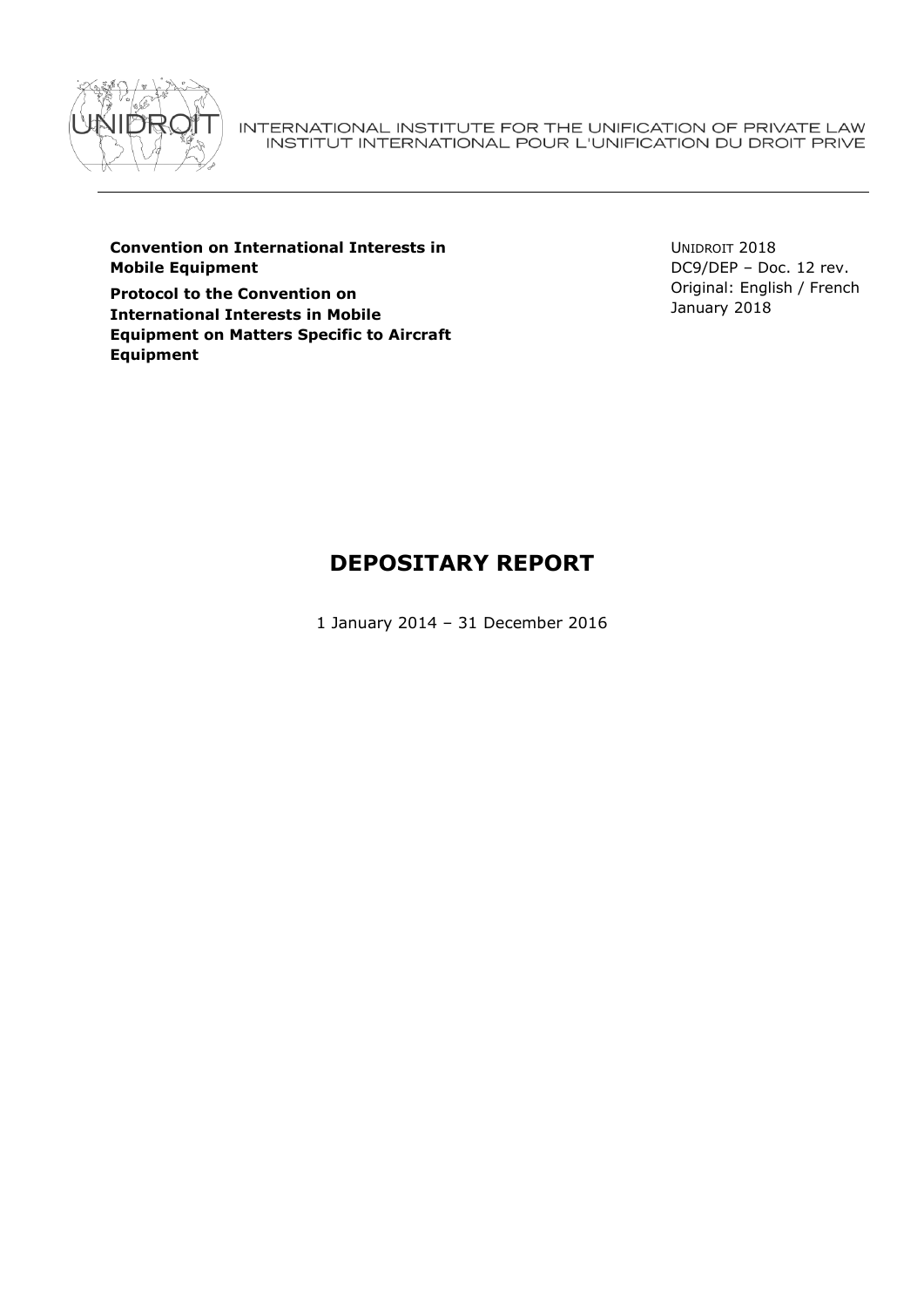# **Introduction**

1. The Convention on International Interests in Mobile Equipment (the Convention) and the Protocol to the Convention on International Interests in Mobile Equipment on Matters Specific to Aircraft Equipment (the Aircraft Protocol) were both opened for signature on 16 November 2001 at the conclusion of a diplomatic Conference held under the joint auspices of the International Institute for the Unification of Private Law (UNIDROIT) and the International Civil Aviation Organization (ICAO). Both the Convention as applied to aircraft objects, and the Aircraft Protocol, entered into force on 1 March 2006.

2. In asset-based financing, a creditor's ability to have prompt recourse to the underlying assets in the event of a default is a principal factor in determining how the transaction's risks, and overall costs, are calculated. Where national legal rules for the recognition and enforcement of security interests present impediments to such prompt recourse, or are materially different from rules in other jurisdictions, the risks (or perceived risks) for the creditor can increase, particularly if, as in the case of aircraft objects, the asset will be moving through different jurisdictions and possibly become subject to such national legal rules at the time of default. The costs of finance tend to be higher as a result of the increased risks. The Convention addresses this issue by establishing an international legal framework for the creation, recognition, registration and enforcement of "international interests" in high-value mobile equipment.<sup>1</sup> The Aircraft Protocol provides for the application of the Convention in relation to aircraft objects (airframes, aircraft engines and helicopters), and modifies the operation of the Convention to the particular requirements of transactions involving those objects.

# **Basis of the report**

3. This report has been prepared by UNIDROIT, in its capacity as Depositary of the Convention and Aircraft Protocol, pursuant to Article 61(1) of the Convention <sup>2</sup> and Article XXXVI(1) of the Aircraft Protocol.<sup>3</sup> It takes into account the fourth Report of the Supervisory Authority concerning the functioning of the international registry system for the same reporting period prepared pursuant to Article 17(2)(j) of the Convention and circulated in August 2017.

# **The Reporting Period**

 $\overline{a}$ 

4. This report covers both the Convention and Aircraft Protocol for the period 1 January 2014 to 31 December 2016 (the Reporting Period). For the previous reports, see the UNIDROIT website at the following page:<https://www.unidroit.org/depositary-2001capetown>

<sup>1</sup> Three categories of high-value are specified in Article 2(3) of the Convention: (a) airframes, aircraft engines and helicopters; (b) railway rolling stock; and (iii) space assets. Article 51 of the Convention provides that the Depositary may create working groups to assess the feasibility of extending the application of the Convention, through one or more Protocols, to objects of any other category of high-value mobile equipment.

<sup>2</sup> Article 61(1) of the Convention provides: "The Depositary shall prepare reports yearly or at such other times as the circumstances may require for the States Parties as to the manner in which the international regimen established in this Convention has operated in practice. In preparing such reports, the Depositary shall take into account the reports of the Supervisory Authority concerning the functioning of the international registration system."

Article XXXVI(1) of the Aircraft Protocol provides: "The Depositary, in consultation with the Supervisory Authority, shall prepare reports yearly, or at such other times as the circumstances may require, for the States Parties as to the manner in which the international regimen established in this Convention as amended by this Protocol has operated in practice. In preparing such reports, the Depositary shall take into account the reports of the Supervisory Authority concerning the functioning of the international registration system."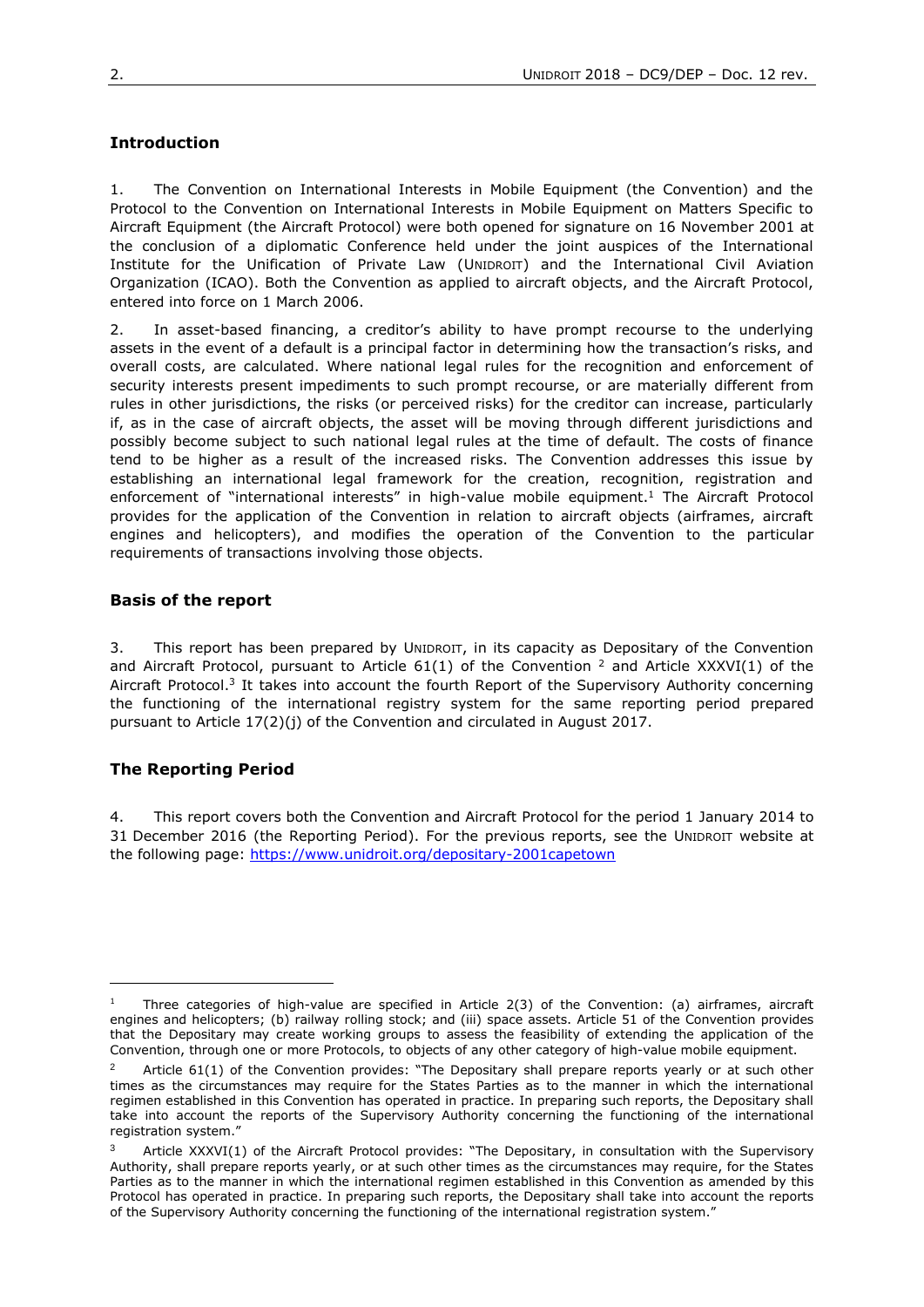$\overline{a}$ 

#### **Depositary Activity during the Reporting Period**

5. At the commencement of the Reporting Period, the Convention had 58 Contracting States (plus one Regional Economic Integration Organisation), and the Aircraft Protocol had 52 Contracting States (plus one Regional Economic Integration Organisation).

6. Fifteen (15) States deposited their instruments of accession/ratification to the Convention during the Reporting Period, bringing the total number of Contracting States as at the end of the Reporting Period to seventy-three (73). Thirteen (13) States deposited their instruments of accession/ratification to the Aircraft Protocol during the Reporting Period, bringing the total number of Contracting States as at the end of the Reporting Period to sixty-five (65).

7. Appendix 1 shows the status of the Convention and Aircraft Protocol *as at the end of the Reporting Period*, including details of all signatures, ratifications, accessions, declarations, and dates of entry into force.

8. Pursuant to Article 79 of the 1969 Vienna Convention on the Law of Treaties, UNIDROIT made the requested corrections in the Arabic, French and Spanish authentic versions of the Convention and in the Arabic and French authentic versions of the Annex to the Aircraft Protocol. It circulated the procès-verbaux of rectification to all interested States by Notes Verbales (DC9DEP/23 dated 16 January 2015 and DC9DEP/343 dated 22 June 2015) <sup>4</sup> and notified the Secretariat of the United Nations.

9. The UNIDROIT Deputy Secretary General, Prof. Anna Veneziano, participated in the third, fourth and fifth conferences organised by the *Cape Town Convention Academic Project* in Oxford on 9-10 September 2014, on 8-9 September 2015 and on 13-14 September 2016 in Oxford.**<sup>5</sup>** The project is a joint undertaking between the University of Oxford Faculty of Law and the University of Washington School of Law which aims at facilitating the academic study and assessment of the Cape Town Convention and its Protocols with a view towards enhancing the understanding and effective implementation of the treaty and advancing its aims. The Aviation Working Group is the founding sponsor for the project. The activities proposed for the project include electronic access to a digitalised and searchable database of comprehensive documents and materials, a journal, conferences, teaching materials, and law and economic assessment, as they relate to the Cape Town Convention (including all protocols). Two elements (the database, and the journal) are being undertaken under the joint auspices of UNIDROIT and the Project.

# **Operation of the Convention and Aircraft Protocol in practice during the Reporting Period**

10. By Note Verbale, The Depositary advised Contracting States to the Convention and the Aircraft Protocol that it would be grateful to receive from them information and comments as to the manner in which the international regime established by the Convention and Aircraft Protocol had operated in practice. The Governments of Sweden and Ukraine provided information, which are set out in Appendix 2.

11. For documents associated with judicial actions during the Reporting Period, see the website of the Cape Town Academic Project at http:www.ctcap.org (Repository).

**<sup>4</sup>** See also on the UNIDROIT website at [http://www.unidroit.org/spanish/conventions/mobile](http://www.unidroit.org/spanish/conventions/mobile-equipment/proces-verbal-20150622.pdf)[equipment/proces-verbal-20150622.pdf](http://www.unidroit.org/spanish/conventions/mobile-equipment/proces-verbal-20150622.pdf)

**<sup>5</sup>** See the programmes of such conferences on the website of the Cape Town Convention Academic Project at [http://www.ctcap.org](http://www.ctcap.org/) and summaries on the UNIDROIT Annual Reports at [https://www.unidroit.org/about-unidroit/overview/493-about-unidroit/cd-annual-reportsc/1495-annual-reports](https://www.unidroit.org/about-unidroit/overview/493-about-unidroit/cd-annual-reportsc/1495-annual-reports-on-the-activity-of-unidroit)[on-the-activity-of-unidroit](https://www.unidroit.org/about-unidroit/overview/493-about-unidroit/cd-annual-reportsc/1495-annual-reports-on-the-activity-of-unidroit)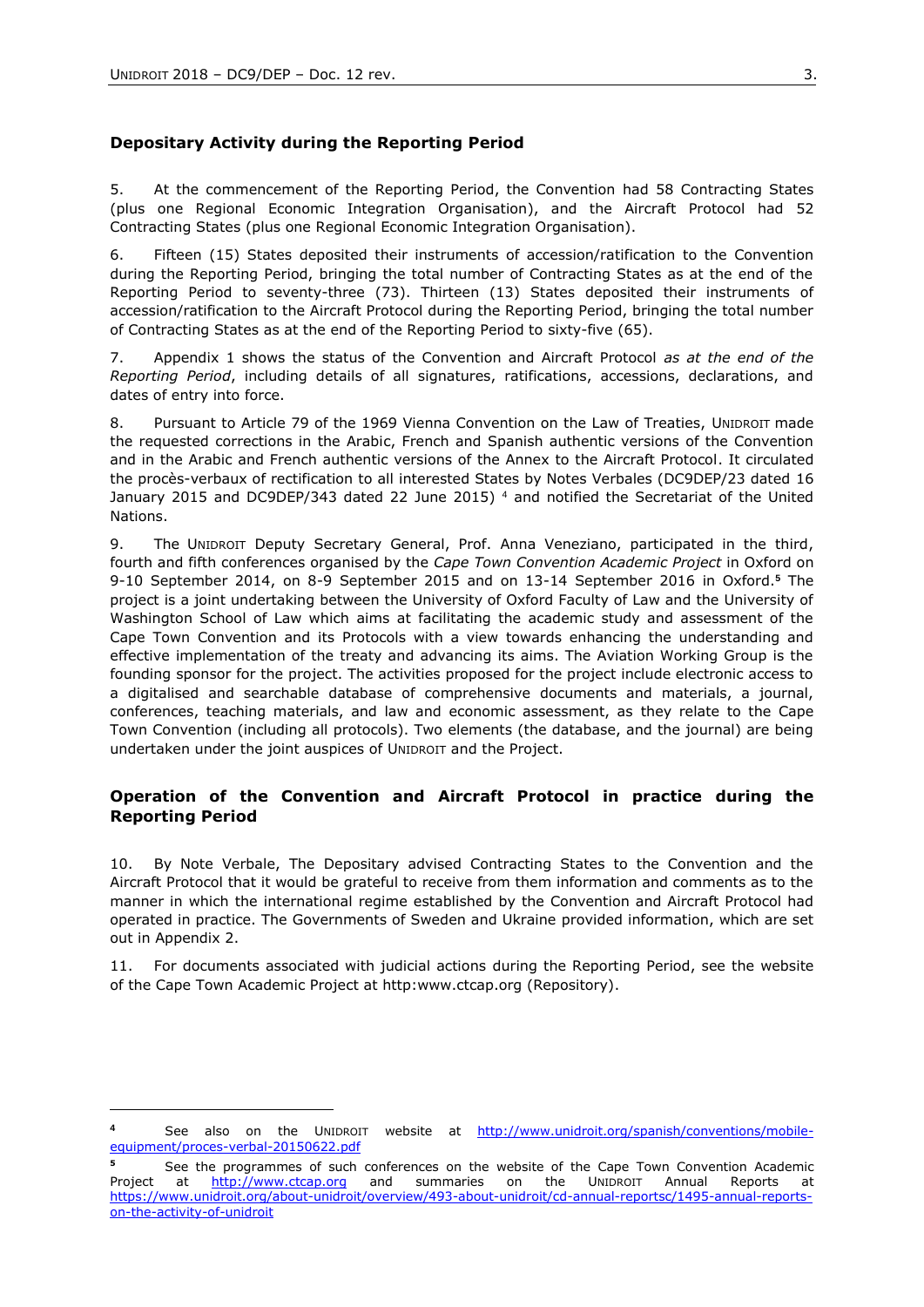# **Review Conferences**

12. Article 61(2) of the Convention and Article XXXVI(2) of the Aircraft Protocol provide for the convening of Review Conferences at the request of not less than twenty-five percent of the States Parties. During the Reporting Period the Depositary received no requests for the convening of a Review Conference pursuant to Article 61(2) of the Convention and Article XXXVI(2) of the Aircraft Protocol.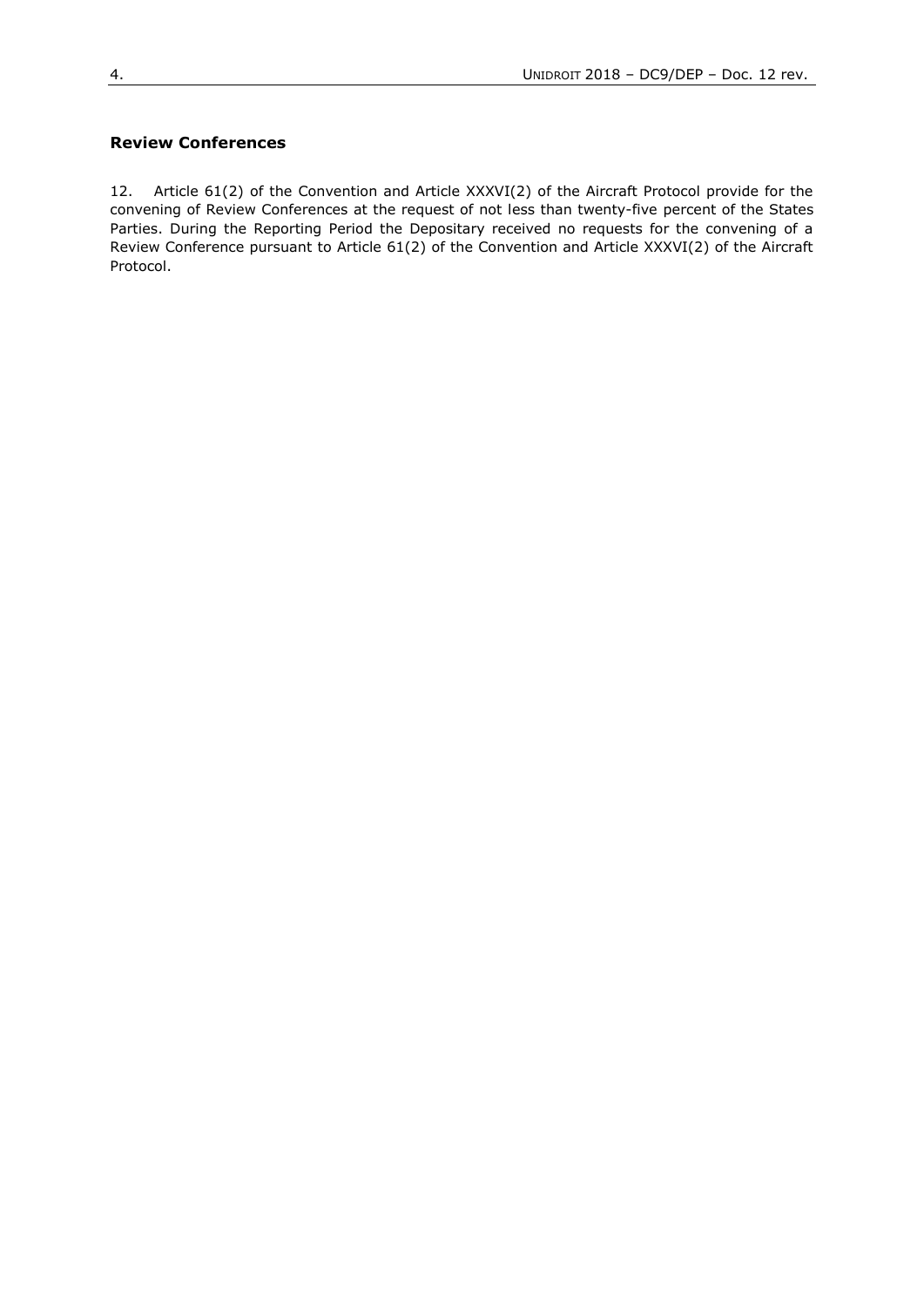## **APPENDIX 1**

### **CONVENTION ON INTERNATIONAL INTERESTS IN MOBILE EQUIPMENT** *CONVENTION RELATIVE AUX GARANTIES INTERNATIONALES PORTANT SUR DES MATÉRIELS D'ÉQUIPEMENT MOBILES*

#### *as at 31 December 2016* **/** *au 31 décembre 2016*

| <b>Adoption:</b>                                                              | Place: Cape Town / Lieu: Le Cap |
|-------------------------------------------------------------------------------|---------------------------------|
|                                                                               | Date: 16.11.2001                |
| <b>Entry into force / Entrée en vigueur:</b> Date: 01.03.2006 (ex Art. 49(1)) |                                 |

| STATE / ETAT                                           | <b>SIGNATURE</b> | <b>RATIFICATION (RT)</b><br><b>ACCEPTANCE / ACCEPTATION (AC)</b><br><b>APPROVAL / APPROBATION (AP)</b><br><b>ACCESSION / ADHESION (AS)</b> | <b>DECLARATIONS</b><br>(Art.)                       | <b>ENTRY INTO FORCE /</b><br><b>ENTREE EN VIGUEUR</b> |
|--------------------------------------------------------|------------------|--------------------------------------------------------------------------------------------------------------------------------------------|-----------------------------------------------------|-------------------------------------------------------|
| Afghanistan                                            |                  | 25.07.2006 (AS)                                                                                                                            | $39(1)(a)-(b)$ , 40, 52, 53,<br>54(2)               | 01.11.2006                                            |
| Albania / Albanie                                      |                  | 30.10.2007 (AS)                                                                                                                            | $39(1)(a)-(b)$ , 54(2)                              | 01.02.2008                                            |
| Angola                                                 |                  | 30.04.2006 (AS)                                                                                                                            | $39(1)(a)$ , 40, 54(2)                              | 01.08.2006                                            |
| Australia / Australie                                  |                  | 26.05.2015 (AS)                                                                                                                            | $39(1)(a)$ , 52, 54(2), 55                          | 01.09.2015                                            |
| Bahrain / Bahreïn                                      |                  | $27.11.2012$ (AS)                                                                                                                          | $39(1)(a)-(b)$ , 40, 54(2)                          | 01.03.2013                                            |
| Bangladesh                                             |                  | $15.12.2008$ (AS)                                                                                                                          | $39(1)(a)-(b)$ , 40, 52, 53,<br>54(2)               | 01.04.2009                                            |
| Belarus / Bélarus                                      |                  | $28.06.2011$ (AS)                                                                                                                          | 54(2)                                               | 01.01.2012                                            |
| Bhutan / Bhoutan                                       |                  | $04.07.2014$ (AS)                                                                                                                          | $39(1)(a)$ , 54(2)                                  | 01.11.2014                                            |
| Brazil / Brésil                                        |                  | $30.11.2011$ (AS)                                                                                                                          | $39(1)(a)-(b)$ , $39(4)$ , 53,<br>54(2)             | 01.03.2012                                            |
| <b>Burkina Faso</b>                                    |                  | $12.12.2014$ (AS)                                                                                                                          | 54(2)                                               |                                                       |
| Burundi                                                | 16.11.2001       |                                                                                                                                            |                                                     |                                                       |
| Cabo Verde / Cap-Vert                                  |                  | 26.09.2007 (AS)                                                                                                                            | $39(1)(a)$ , 40, 53, 54(2)                          | 01.01.2008                                            |
| Cameroon / Cameroun                                    |                  | $19.04.2011$ (AS)                                                                                                                          | $39(1)(a)$ , 40, 52, 53,<br>54(2)                   | 01.08.2011                                            |
| Canada                                                 | 31.03.2004       | $21.12.2012$ (RT)                                                                                                                          | $39(1)(a)-(b)$ , $39(4)$ , $52*,$<br>53*, 54(2), 60 |                                                       |
| Alberta                                                |                  |                                                                                                                                            |                                                     | 01.04.2013                                            |
| British Columbia / Colombie-<br><b>Britannique</b>     |                  |                                                                                                                                            |                                                     | 01.04.2013                                            |
| Manitoba                                               |                  |                                                                                                                                            |                                                     | 01.04.2013                                            |
| New Brunswick / Nouveau-<br><b>Brunswick</b>           |                  |                                                                                                                                            |                                                     | 01.07.2016                                            |
| Newfoundland and Labrador /<br>Terre-Neuve-et-Labrador |                  |                                                                                                                                            |                                                     | 01.04.2013                                            |
| Northwest Territories /<br>Territoires du Nord-Ouest   |                  |                                                                                                                                            |                                                     | 01.04.2013                                            |
| Nova Scotia / Nouvelle-<br>Écosse                      |                  |                                                                                                                                            |                                                     | 01.04.2013                                            |
| Nunavut                                                |                  |                                                                                                                                            |                                                     | 01.04.2013                                            |
| Ontario                                                |                  |                                                                                                                                            |                                                     | 01.04.2013                                            |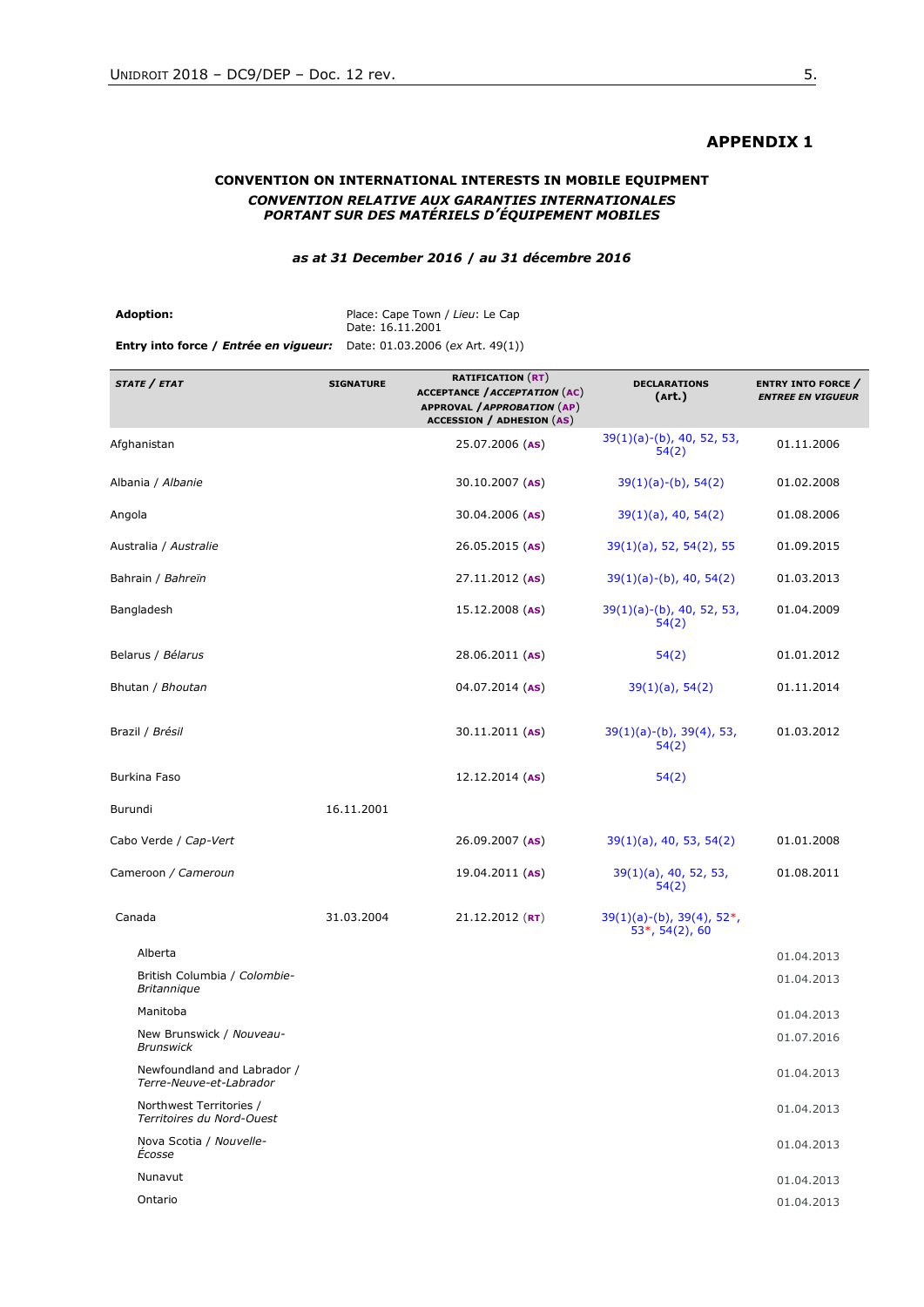| Prince Edward Island / Ile-du-<br>Prince-Edouard                          |                          |                     |                                                            | 01.10.2014 |
|---------------------------------------------------------------------------|--------------------------|---------------------|------------------------------------------------------------|------------|
| Quebec / Québec                                                           |                          |                     |                                                            | 01.04.2013 |
| Saskatchewan                                                              |                          |                     |                                                            | 01.04.2013 |
| Yukon                                                                     |                          |                     |                                                            | 01.10.2014 |
| Chile / Chili                                                             | 16.11.2001               |                     |                                                            |            |
| China / <i>Chine</i>                                                      | 16.11.2001               | $03.02.2009$ (RT)   | $39(1)(a)-(b)$ , $39(4)$ , 40,<br>50, 53, 54(1), 54(2), 55 | 01.06.2009 |
| Colombia / Colombie                                                       |                          | 19.02.2007 (AS)     | $39(1)(a)$ , 54(2)                                         | 01.06.2007 |
| Congo                                                                     | 16.11.2001               | 25.01.2013 (AC)     | $39(1)(a)-(b)$ , 40, 52, 53,<br>54(2)                      | 01.05.2013 |
| Costa Rica                                                                |                          | $26.08.2011$ (AS)   | 53                                                         | $-1$       |
| Côte d'Ivoire                                                             |                          | 09.02.2015 (AS)     | $54(2)$ *                                                  | 01.07.2016 |
| Cuba                                                                      | 16.11.2001               | 28.01.2009 ( $RT$ ) | 54(2)                                                      | 01.05.2009 |
| Democratic Republic of the Congo<br>/ République démocratique du<br>Congo |                          | $06.05.2016$ (AS)   | $39(1)(a)-(b)$ , 40, 53,<br>54(2)                          | 01.09.2016 |
| Denmark / Danemark                                                        |                          | $26.10.2015$ (AS)   | $39(1)(a)-(b)$ , 40, 52,<br>54(2), 55                      | 01.02.2016 |
| Egypt / <i>Egypte</i>                                                     |                          | $10.12.2014$ (AS)   | $39(1)(a)$ , 54(2)                                         | 01.04.2015 |
| Ethiopia / Ethiopie                                                       | 16.11.2001               | $21.11.2003$ (RT)   | $39(1)(a)$ , 40, 54(2)                                     | 01.03.2006 |
| Fiji <i>/ Fidji</i>                                                       |                          | 05.09.2011 (AS)     | $54(2)*$                                                   | 01.09.2012 |
| France                                                                    | 16.11.2001               |                     |                                                            |            |
| Gabon                                                                     |                          | $16.04.2010$ (AS)   | 54(2)                                                      |            |
| Germany / Allemagne                                                       | 17.09.2002<br>with decl. |                     |                                                            |            |
| Ghana                                                                     | 16.11.2001               |                     |                                                            |            |
| India / <i>Inde</i>                                                       |                          | $31.03.2008$ (AS)   | $39(1)(a)-(b)$ , 40, 52, 53,<br>54(2)                      | 01.07.2008 |
| Indonesia / Indonésie                                                     |                          | $16.03.2007$ (AS)   | $39(1)(a)-(b)$ , 40, 53,<br>54(2)                          | 01.07.2007 |
| Ireland / Irlande                                                         |                          | 29.07.2005 (AS)     | $39(1)(a)-(b)$ , 54(2)                                     | 01.03.2006 |
| Italy / Italie                                                            | 06.12.2001               |                     |                                                            |            |
| Jamaica / <i>Jamaïque</i>                                                 | 16.11.2001               |                     |                                                            |            |
| Jordan / Jordanie                                                         | 16.11.2001               | 31.08.2010 $(RT)$   | $39(1)(a)$ , 54(2)                                         | 01.12.2010 |
| Kazakhstan                                                                |                          | 21.01.2009 (AS)     | $39(1)(a)*-(b)*39(4)*$ ,<br>$40^*$ , 53 $*,$ 54(2) $*$     | 01.10.2011 |
| Kenya                                                                     | 16.11.2001               | 13.10.2006 (RT)     | $39(1)(a)$ *-(b), 40, 53,<br>54(2)                         | 01.02.2007 |
| Kuwait / Koweït                                                           |                          | $31.10.2013$ (AS)   | 54(2)                                                      | 01.02.2014 |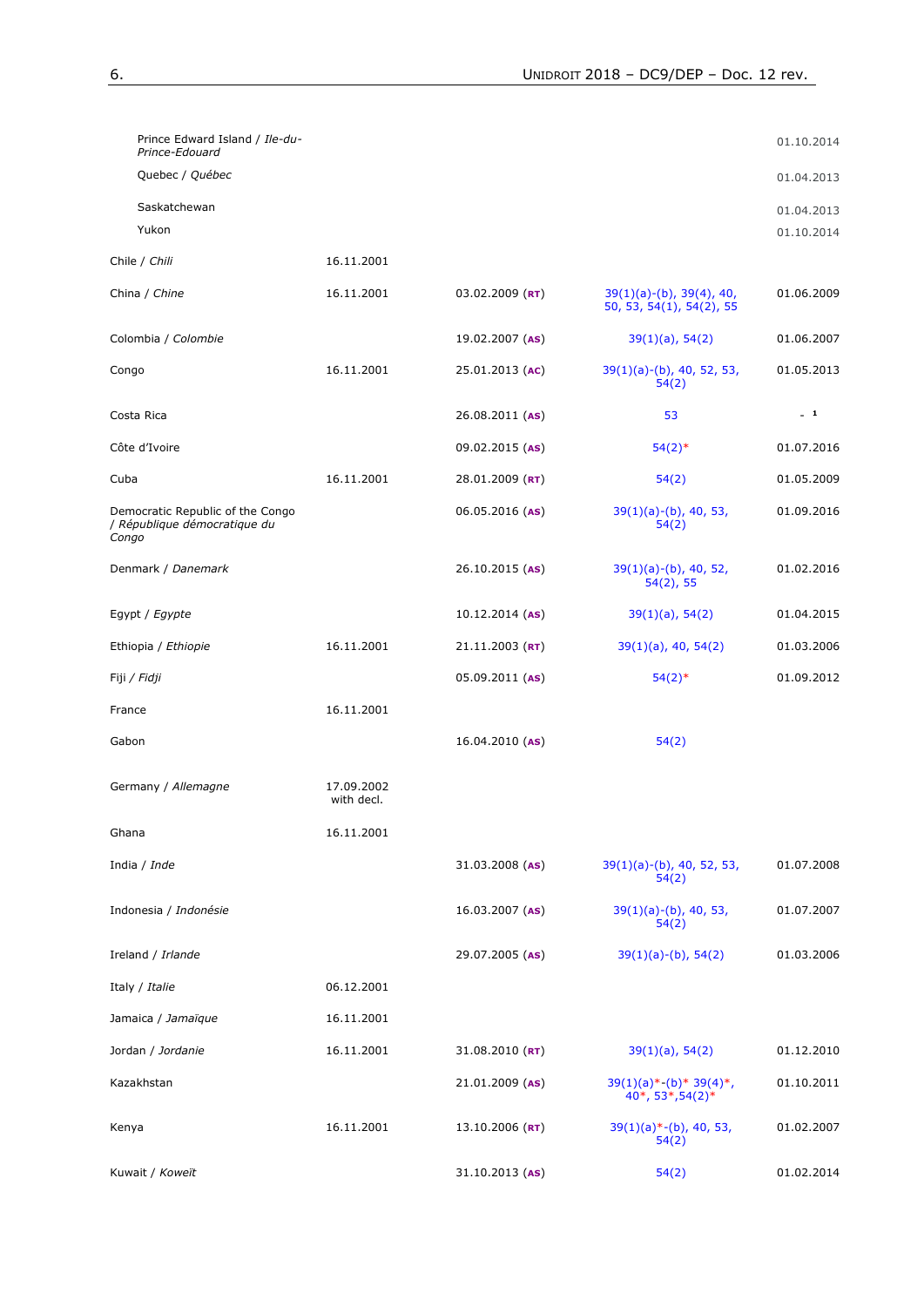| Latvia / Lettonie                                      |            | $08.02.2011$ (AS)   | 54(2)                                           | 01.06.2011               |
|--------------------------------------------------------|------------|---------------------|-------------------------------------------------|--------------------------|
| Lesotho                                                | 16.11.2001 |                     |                                                 |                          |
| Luxembourg                                             |            | 27.06.2008 (AS)     | 53, 54(2)                                       | 01.10.2008               |
| Madagascar                                             |            | $10.04.2013$ (AS)   | $39(1)(a)-(b)$ , 40, 53,<br>54(2)               | 01.08.2013               |
| Malawi                                                 |            | $16.01.2014$ (AC)   | $39(1)(a)-(b)$ , 40, 53,<br>54(2)               | 01.05.2014               |
| Malaysia / <i>Malaisie</i>                             |            | $02.11.2005$ (AS)   | $39(1)(a)-(b)$ , 40, 53,<br>54(2)               | 01.03.2006               |
| Malta / Malte 2                                        |            | $01.10.2010$ (AS)   | $39(1)(a)$ , $39(4)$ , 40, 53,<br>54(2)         | 01.02.2011               |
| Mexico / Mexique                                       |            | $31.07.2007$ (AS)   | $39(1)(a)-(b)$ , 50, 53,<br>54(2), 60           | 01.11.2007               |
| Mongolia / Mongolie                                    |            | $19.10.2006$ (AS)   | 39(1)(a)-(b), 53, 54(2)                         | 01.02.2007               |
| Mozambique                                             |            | $30.01.2012$ (AS)   | 39(1)(a), 40, 54(2)                             | 01.11.2013               |
| Myanmar                                                |            | $03.12.2012$ (AS)   | $39(1)(a)$ , 40, 52, 53,<br>54(2)               | 01.04.2013               |
| Netherlands, Kingdom of the<br>Pays-Bas, Royaume des 3 |            | $17.05.2010$ (AS)   | $39(1)(a)-(b)$ , 52, 53,<br>54(2)               |                          |
| Caribbean part / partie caraïbe                        |            |                     |                                                 | 10.10.2010               |
| Aruba                                                  |            |                     |                                                 | 01.09.2010               |
| Curaçao<br>Sint Maarten                                |            |                     |                                                 | 10.10.2010<br>10.10.2010 |
| New Zealand / Nouvelle-Zélande                         |            | $20.07.2010$ (AS)   | $39(1)(a)$ , 52, 53, 54(2),<br>55               | 01.11.2010               |
| Nigeria / Nigéria                                      | 16.11.2001 | $16.12.2003$ (RT)   | 39(1)(a)*, 40,*, 53*,<br>54(2)                  | 01.03.2006               |
| Norway / Norvège                                       |            | $20.12.2010$ (AS)   | $39(1)(a)-(b)$ , 40, 54(2),<br>55               | 01.04.2011               |
| Oman                                                   |            | 21.03.2005 (AS)     | $39(1)(a)-(b)$ , 40, 52, 53,<br>54(2)           | 01.03.2006               |
| Pakistan                                               |            | $22.01.2004$ (AS)   | $39(1)(a)-(b)$ , $39(4)$ , 40,<br>52, 53, 54(2) | 01.03.2006               |
| Panama                                                 | 11.09.2002 | 28.07.2003 ( $RT$ ) | $39(1)(a)-(b)$ , $39(4)$ , 50,<br>53, 54(2)     | 01.03.2006               |
| Republic of Moldova / République<br>de Moldavie        |            | 26.06.2015 (AS)     |                                                 | $-1$                     |
| Russian Federation / Fédération de<br>Russie           |            | 25.05.2011 (AS)     | $39(1)(a)-(b)$ , 53, 54(2)                      | 01.09.2011               |
| Rwanda                                                 |            | 28.01.2010 (AS)     | $39(1)(a)$ , 40, 52, 53,<br>54(2)               | 01.05.2010               |
| San Marino / Saint-Marin                               |            | 09.09.2014 (AS)     | $39(1)(a)-(b)$ , $39(4)$ , 40,<br>53, 54(2)     | 01.01.2015               |
| Saudi Arabia / Arabie saoudite                         | 12.03.2003 | $27.06.2008$ (RT)   | 54(2)                                           | 01.10.2008               |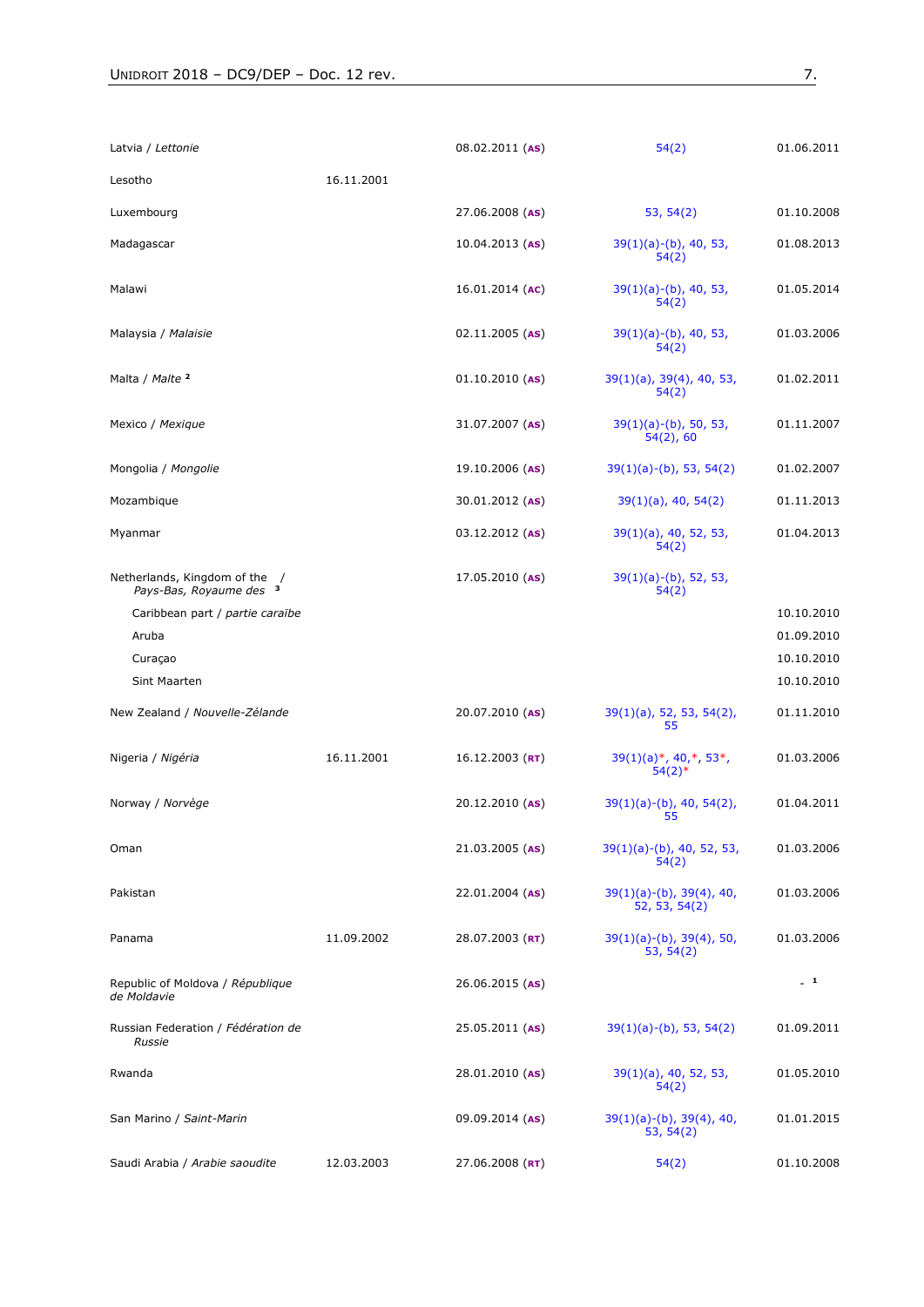| Senegal / Sénégal                                                                                                            | 02.04.2002                  | 09.01.2006 (RT)     | $39(1)(a)-(b)$ , 40, 52, 53,<br>54(2)                      | 01.05.2006                                                         |
|------------------------------------------------------------------------------------------------------------------------------|-----------------------------|---------------------|------------------------------------------------------------|--------------------------------------------------------------------|
| Seychelles                                                                                                                   |                             | $13.09.2010$ (AS)   |                                                            | $-1$                                                               |
| Sierra Leone                                                                                                                 |                             | 26.07.2016 (AS)     | $39(1)(a)-(b)$ , 40, 53,<br>54(2)                          | 01.11.2016                                                         |
| Singapore / Singapour                                                                                                        |                             | $28.01.2009$ (AS)   | $39(1)(a)-(b)$ , $39(4)$ , 53,<br>54(2)                    | 01.05.2009                                                         |
| South Africa / Afrique du sud                                                                                                | 16.11.2001                  | 18.01.2007 $(RT)$   | $39(1)(a)-(b)$ , 40, 54(2)                                 | 01.05.2007                                                         |
| Spain / Espagne                                                                                                              |                             | $28.06.2013$ (AS)   | $39(1)(a)-(b)$ *, 40*, 52,<br>$53*, 54(2)$                 | 01.03.2016                                                         |
| Sudan / Soudan                                                                                                               | 16.11.2001                  |                     |                                                            |                                                                    |
| Swaziland                                                                                                                    |                             | $17.11.2016$ (AS)   | 54(2)                                                      |                                                                    |
| Sweden / Suède                                                                                                               |                             | 30.12.2015 (AS)     | $39(1)(a)-(b)$ , $39(4)$ , 40,<br>54(2)                    | 01.04.2016                                                         |
| Switzerland / Suisse                                                                                                         | 16.11.2001<br>ad referendum |                     |                                                            |                                                                    |
| Syrian Arab Republic /<br>République<br>arabe<br>syrienne                                                                    |                             | 07.08.2007 (AS)     |                                                            | $-1$                                                               |
| Tajikistan / Tadjikistan                                                                                                     |                             | $31.05.2011$ (AS)   | 54(2)                                                      | 01.09.2011                                                         |
| Togo                                                                                                                         |                             | 27.01.2010 (AS)     | $39(1)(a)*$ , $39(1)(b)*$ ,<br>$40,*$ , 53 $*$ , 54(2) $*$ | 01.04.2012                                                         |
| Tonga                                                                                                                        | 16.11.2001                  |                     |                                                            |                                                                    |
| Turkey / Turquie                                                                                                             | 16.11.2001                  | $23.08.2011$ (RT)   | $39(1)(a)-(b)$ , 40, 50,<br>54(2)                          | 01.12.2011                                                         |
| Ukraine                                                                                                                      | 09.03.2004                  | 31.07.2012 (RT)     | 50, 53, 54(2)                                              | 01.11.2012                                                         |
| United Arab Emirates /<br>Émirats<br>arabes unis                                                                             |                             | 29.04.2008 (AS)     | $39(1)(a)-(b)$ , 40, 52, 53,<br>54(2)                      | 01.08.2008                                                         |
| United Kingdom / Royaume-Uni                                                                                                 | 16.11.2001<br>with decl.    | 27.07.2015 (RT)     | $39(1)(a)*-(b)*$ , $39(4)*$ ,<br>52*, 53*, 54(2)*          |                                                                    |
| Bermuda<br>Cayman Islands / Iles Cayman<br>Gibraltar<br>Island of Guernsey / Ile de<br>Guernesey<br>Isle of Man / Ile de Man |                             |                     |                                                            | 01.01.2018<br>01.11.2015<br>01.11.2015<br>01.11.2015<br>01.01.2018 |
| United Republic of Tanzania /<br>République-Unie de Tanzanie                                                                 | 16.11.2001                  | 30.01.2009 ( $RT$ ) | 54(2)                                                      | 01.05.2009                                                         |
| United States of America /<br>Etats- Unis d'Amérique                                                                         | 09.05.2003                  | 28.10.2004 ( $RT$ ) | $39(1)(a)-(b)$ , 54(2)                                     | 01.03.2006                                                         |
| Viet Nam                                                                                                                     |                             | $17.09.2014$ (AS)   | $39(1)(a)-(b)$ , 40, 53,<br>54(2)                          | 01.01.2015                                                         |
| Zimbabwe                                                                                                                     |                             | 13.05.2008 (AS)     |                                                            | $-1$                                                               |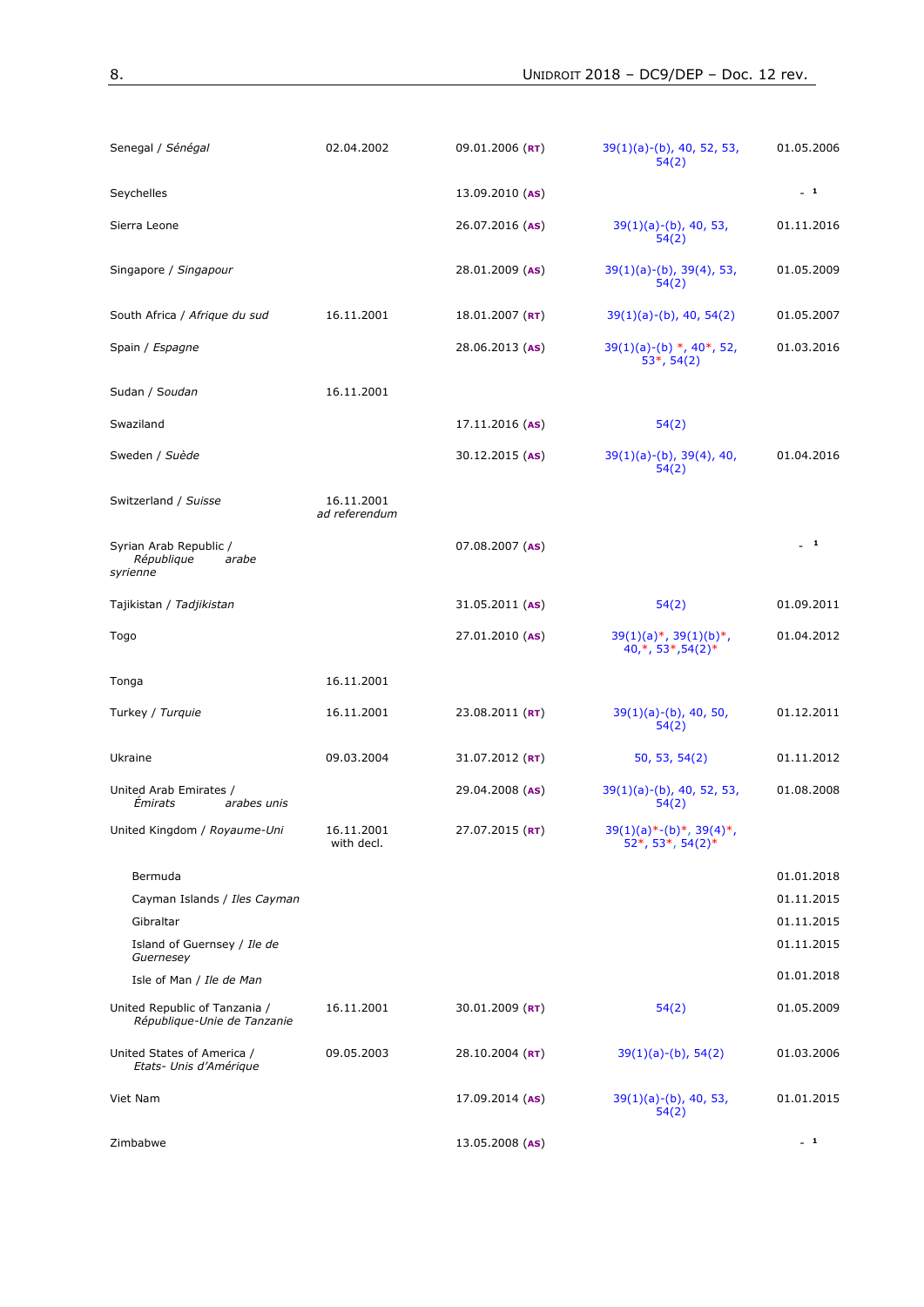| <b>REGIONAL ECONOMIC INTEGRATION</b><br><b>ORGANISATIONS</b> /<br><b>ORGANISATIONS D'INTÉGRATION</b><br><b>ÉCONOMIQUE RÉGIONALE</b> |       | <b>SIGNATURE</b> | <b>RATIFICATION (RT)</b><br><b>ACCEPTANCE / ACCEPTATION (AC)</b><br>APPROVAL / APPROBATION (AP)<br><b>ACCESSION / ADHESION (AS)</b> | <b>DECLARATIONS</b><br>(Art.) | <b>ENTRY INTO FORCE</b> /<br><b>ENTREE EN VIGUEUR</b> |
|-------------------------------------------------------------------------------------------------------------------------------------|-------|------------------|-------------------------------------------------------------------------------------------------------------------------------------|-------------------------------|-------------------------------------------------------|
| European Union /<br>européenne 4                                                                                                    | Union |                  | 28.04.2009 (AS)                                                                                                                     | $48(2)$ , 55                  | 01.08.2009                                            |

**<sup>1</sup>** Entry into force subject to / *sous réserve de*: Convention Article 49(2)

- **<sup>2</sup>** This State has provided UNIDROIT with information about its laws and policies in relation to the Convention / *Cet Etat a fourni à UNIDROIT des informations concernant la situation au regard de la législation et des politiques applicables aux matières couvertes par la Convention* <http://www.unidroit.org/status-2001capetown>
- **<sup>3</sup>** The Kingdom of the Netherlands deposited its instrument of accession to the Convention on 20 July 2010 for the Netherlands Antilles (Caraçao, Sint Maarten, Bonaire, Sint Eustatius and Saba) and Aruba (entry into force on 1 September 2010). As from 10 October 2010, following a modification of the internal constitutional relations within the Kingdom of the Netherlands, the reference to the "Netherlands Antilles" is to be replaced by "Curaçao, Sint Maarten and the Caribbean part of the Netherlands (the islands of Bonaire, Saba and Sint Eustatius)" / *Le Royaume des Pays-Bas a déposé son instrument d'adhésion à la Convention le 20 juillet 2010 pour les Antilles néerlandaises et Aruba (entrée en vigueur le 1er septembre 2010). A compter du 10 octobre 2010, suite à une réforme des relations constitutionnelles au sein du Royaume des Pays-Bas, la référence aux "Antilles néerlandaises" doit être remplacée par "Curaçao, Sint Maarten et la partie caraïbe des Pays-Bas (les îles de Bonaire, Saba et Sint Eustatius)"*
- **<sup>4</sup>** Regional Economic Integration Organisation / *Organisation régionale d'intégration économique*: Convention Article 48
- \* Affected by withdrawal and/or subsequent declaration. / *Fait l'objet d'un retrait et/ou d'une déclaration subséquente*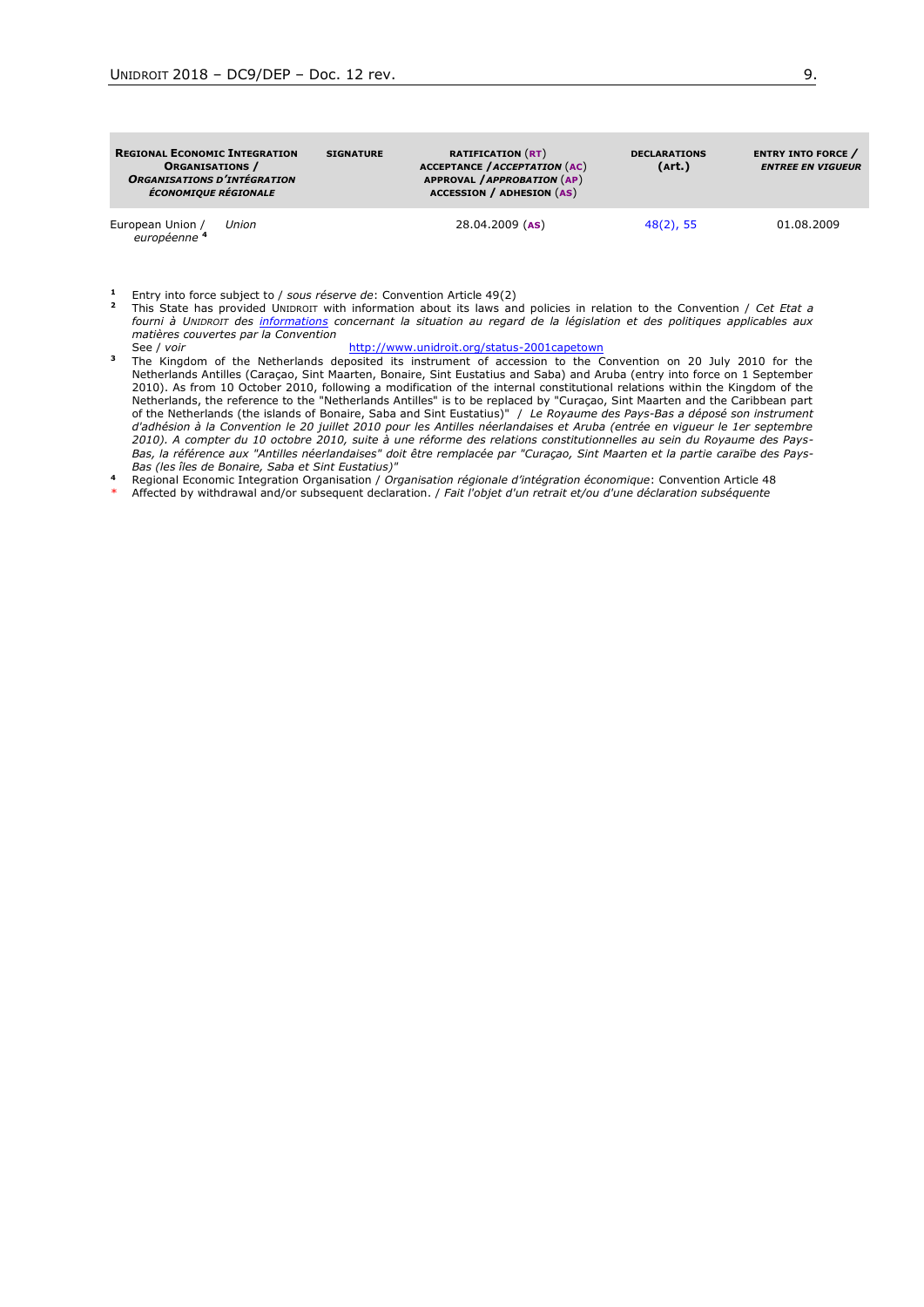#### **PROTOCOL TO THE CONVENTION ON INTERNATIONAL INTERESTS IN MOBILE EQUIPMENT ON MATTERS SPECIFIC TO AIRCRAFT EQUIPMENT** *PROTOCOLE PORTANT SUR LES QUESTIONS SPÉCIFIQUES AUX MATÉRIELS D'ÉQUIPEMENT AÉRONAUTIQUES À LA CONVENTION RELATIVE AUX GARANTIES INTERNATIONALES PORTANT SUR DES MATÉRIELS D'ÉQUIPEMENT MOBILES*

#### **as at 31 December 2016 /** *au 31 décembre 2016*

**Adoption:** Place: Cape Town / *Lieu*: Le Cap Date: 16-11-2001 **Entry into force**: *Entrée en vigueur:* Date: 01.03.2006 (*ex* Art. XXVIII(1)) *STATE / ETAT* **SIGNATURE RATIFICATION** (**RT**) **ACCEPTANCE /***ACCEPTATION* (**AC**) **APPROVAL /***APPROBATION* (**AP**) **ACCESSION / ADHESION** (**AS**) **DECLARATIONS (art.) ENTRY INTO FORCE** */ ENTREE EN VIGUEUR* Afghanistan 25.07.2006 (**AS**) XXIX, XXX(1),(2),(3) 01.11.2006 Albania / *Albanie* 30.10.2007 (**AS**) XIX, XXX(1) 01.02.2008 Angola **30.04.2006** (AS)  $\chi$ XX(1),(2),(3) 01.08.2006 Australia /*Australie* 26.05.2015 (**AS**) XXX(1),(3) 01.09.2015 Bahrain / Bahreïn 27.11.2012(**AS**) XXX(1),(2),(3) \* 01.03.2013 Bangladesh 15.12.2008 (AS) XXIX, XXX(1),(2),(3) 01.04.2009 Belarus / *Bélarus* 27.09.2011 (**AS**) 01.01.2012 Bhutan / *Bhoutan* 04.07.2014 (**AS**) 01.11.2014 Brazil / *Brésil* 30.11.2011 (**AS**) XIX, XXX(1),(2),(3) 01.03.2012 Burundi 16.11.2001 Cabo Verde / *Cap-Vert* 26.09.2007 (**AS**) XXX(1),(2),(3) 01.01.2008 Cameroon */ Cameroun* 19.04.2011 (**AS**) 01.08.2011 Canada 31.03.2004 21.12.2012 (**RT**) XXIX \*, XXX(1),(2),(3) Alberta 01.04.2013 British Columbia / *Colombie-Britannique* 01.04.2013 Manitoba 01.04.2013 New Brunswick / *Nouveau-Brunswick* 01.07.2016 Newfoundland and Labrador / *Terre-Neuve-et-Labrador* 01.04.2013 Northwest Territories / *Territoires du Nord-Ouest* 01.04.2013 Nova Scotia / *Nouvelle*nova Scotia / *Nouvelle*<br>Écosse de la construction de la construction de la construction de la construction de la construction de la con Nunavut 01.04.2013 Ontario 01.04.2013 Prince Edward Island / *Ile-du-Prince-Edouard* 01.10.2014 Quebec / *Québec* 01.04.2013 Saskatchewan 01.04.2013 Yukon 01.10.2014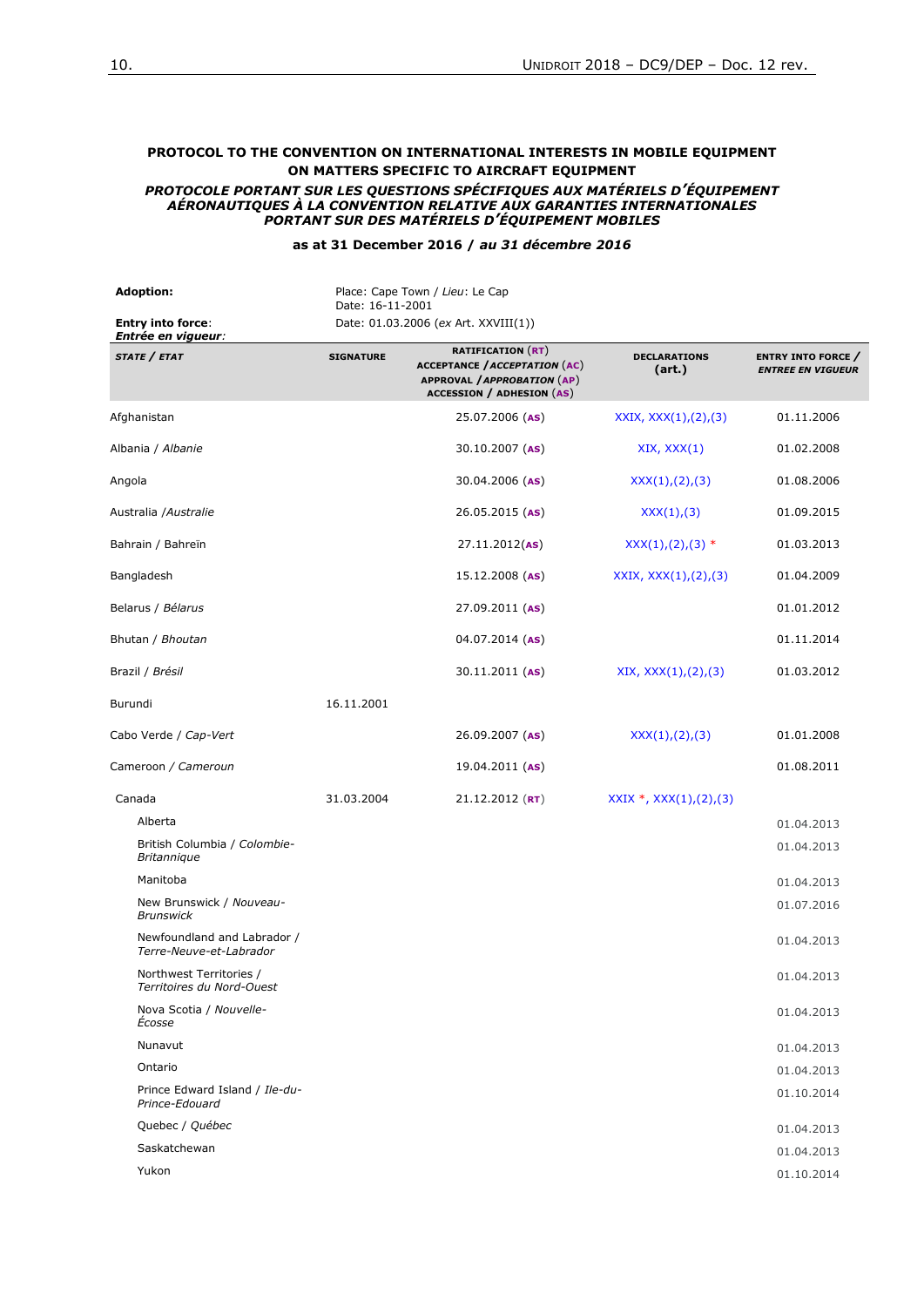| Chile / Chili                                                             | 16.11.2001               |                   |                           |            |
|---------------------------------------------------------------------------|--------------------------|-------------------|---------------------------|------------|
| China / Chine                                                             | 16.11.2001               | $03.02.2009$ (RT) | XIX, XXIX, XXX(1),(2),(3) | 01.06.2009 |
| Colombia / Colombie                                                       |                          | $19.02.2007$ (AS) | XXX(1), (2), (3)          | 01.06.2007 |
| Congo                                                                     | 16.11.2001               | $13.03.2013$ (AC) |                           | 01.05.2013 |
| Côte d'Ivoire                                                             |                          | $01.03.2016$ (AC) | $XIX(1)$ *                | 01.07.2016 |
| Cuba                                                                      | 16.11.2001               | 28.01.2009 (RT)   |                           | 01.05.2009 |
| Democratic Republic of the Congo<br>/ République démocratique du<br>Congo |                          | $06.05.2016$ (AS) |                           | 01.09.2016 |
| Denmark / Danemark                                                        |                          | 26.10.2015 (AC)   | XXIX, XXX(1), (3), (5)    | 01.02.2016 |
| Egypt / Egypte                                                            |                          | $10.12.2014$ (AS) |                           | 01.04.2015 |
| Ethiopia / Ethiopie                                                       | 16.11.2001               | $21.11.2003$ (RT) | XXX(1), (2), (3)          | 01.03.2006 |
| Fiji / <i>Fidji</i>                                                       |                          | 30.05.2012 (AS)   | XXX(1), (2), (3)          | 01.09.2012 |
| France                                                                    | 16.11.2001               |                   |                           |            |
| Germany / Allemagne                                                       | 17.09.2002<br>with decl. |                   |                           |            |
| Ghana                                                                     | 16.11.2001               |                   |                           |            |
| India                                                                     |                          | $31.03.2008$ (AS) | XXX(1),(2),(3)            | 01.07.2008 |
| Indonesia / Indonésie                                                     |                          | 16.03.2007 (AS)   | XXX(1), (2), (3)          | 01.07.2007 |
| Ireland / Irlande <sup>1</sup>                                            |                          | 23.08.2005 (AS)   | XXX(1),(2)                | 01.03.2006 |
| Italy / Italie                                                            | 06.12.2001               |                   |                           |            |
| Jamaica / Jamaïque                                                        | 16.11.2001               |                   |                           |            |
| Jordan / Jordanie                                                         | 16.11.2001               | $31.08.2010$ (RT) | XXX(1),(2),(3)            | 01.12.2010 |
| Kazakhstan                                                                |                          | $01.06.2011$ (AS) | XXX(1),(2),(3)            | 01.10.2011 |
| Kenya                                                                     | 16.11.2001               | 13.10.2006 (RT)   | XXX(1),(2),(3)            | 01.02.2007 |
| Kuwait / Koweït                                                           |                          | 31.10.2013 (AS)   |                           | 01.02.2014 |
| Latvia / Lettonie                                                         |                          | 08.02.2011 (AS)   |                           | 01.06.2011 |
| Lesotho                                                                   | 16.11.2001               |                   |                           |            |
| Luxembourg                                                                |                          | 27.06.2008 (AS)   | XXX(1), (2), (3)          | 01.10.2008 |
| Madagascar                                                                |                          | 10.04.2013(AB)    | XXX(1), (2), (3)          | 01.08.2013 |
| Malawi                                                                    |                          | 16.01.2014 (AC)   | XXX(1), (2), (3)          | 01.05.2014 |
| Malaysia / Malaisie                                                       |                          | $02.11.2005$ (AS) | $XXX(1), (2), (3)*$       | 01.03.2006 |
| Malta / Malte 1                                                           |                          | $01.10.2010$ (AS) | XXX(1)                    | 01.02.2011 |
| Mexico / Mexique                                                          |                          | 31.07.2007 (AS)   | XIX, XXX(1),(3)           | 01.11.2007 |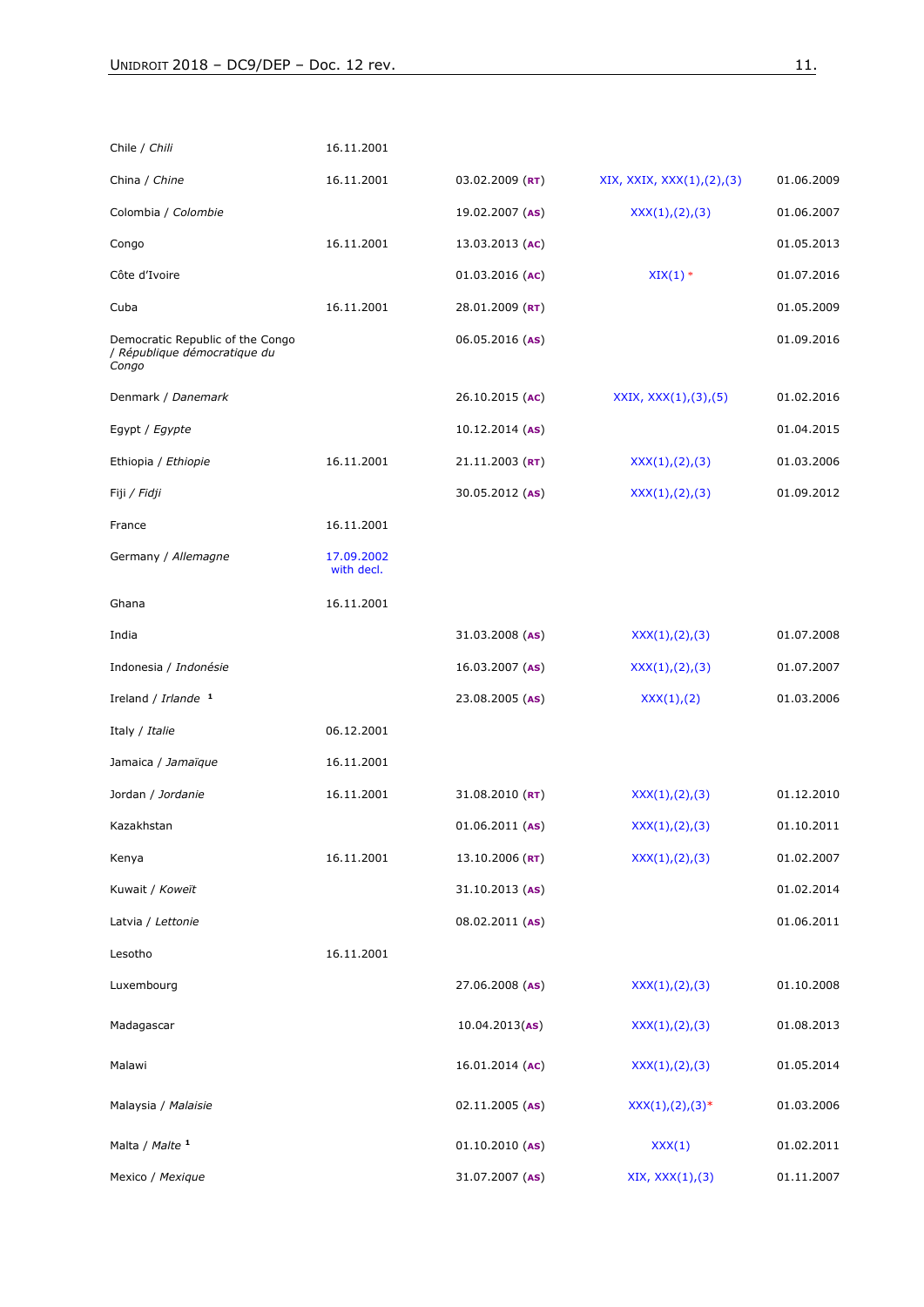| Mongolia / Mongolie                           |                             | $19.10.2006$ (AS)   | XXX(1),(2),(3)            | 01.02.2007               |
|-----------------------------------------------|-----------------------------|---------------------|---------------------------|--------------------------|
| Mozambique                                    |                             | $18.07.2013$ (AS)   | XXX(1),(2),(3)            | 01.11.2013               |
| Myanmar                                       |                             | 03.12.2012 (AS)     | XXIX, $XXX(1), (2), (3)$  | 01.04.2013               |
| Netherlands, Kingdom of the / Le<br>Pays-Bas, |                             | $17.05.2010$ (AS)   | XXXIX, XXX(1), (2)        |                          |
| Royaume des <sup>2</sup>                      |                             |                     |                           |                          |
| Caribbean part / partie caraïbe<br>Aruba      |                             |                     |                           | 10.10.2010<br>01.09.2010 |
| Curaçao                                       |                             |                     |                           | 10.10.2010               |
| Sint Maarten                                  |                             |                     |                           | 10.10.2010               |
| New Zealand / Nouvelle-Zélande                |                             | $20.07.2010$ (AS)   | XXIX, $XXX(1), (3), (5)$  | 01.11.2010               |
| Nigeria / Nigéria                             | 16.11.2001                  | $16.12.2003$ (RT)   | $XXX(1), (2), (3)$ *      | 01.03.2006               |
| Norway / Norvège                              |                             | $20.12.2010$ (AS)   | XXX(1),(3),(5)            | 01.04.2011               |
| Oman                                          |                             | 21.03.2005 (AS)     | XXIX, $XXX(1), (2), (3)$  | 01.03.2006               |
| Pakistan                                      |                             | $22.01.2004$ (AS)   | XXIX, $XXX(1), (2), (3)$  | 01.03.2006               |
| Panama                                        | 11.09.2002                  | 28.07.2003 (RT)     | XXX(1), (2), (3)          | 01.03.2006               |
| Russian Federation / Fédération<br>de Russie  |                             | 25.05.2011 (AS)     | $XXX(1)^*, (3)$           | 01.09.2011               |
| Rwanda                                        |                             | 28.01.2010 (AS)     | XXIX, $XXX(1), (2), (3)$  | 01.05.2010               |
| San Marino / Saint-Marin                      |                             | 09.09.2014 (AS)     | XXX(1),(2),(3)            | 01.01.2015               |
| Saudi Arabia / Arabie saoudite                | 12.03.2003                  | 27.06.2008 ( $RT$ ) |                           | 01.10.2008               |
| Senegal / Sénégal                             | 02.04.2002                  | 09.01.2006 (RT)     | XXIX, $XXX(1), (2), (3)$  | 01.05.2006               |
| Sierra Leone                                  |                             | 26.07.2016 (AS)     | XXX(1),(2),(3)            | 01.11.2016               |
| Singapore / Singapour                         |                             | 28.01.2009 (AS)     | $XXX(1)^*, (3)$           | 01.05.2009               |
| South Africa / Afrique du sud                 | 16.11.2001                  | $18.01.2007$ (RT)   | XXX(1),(2),(3)            | 01.05.2007               |
| Spain / Espagne                               |                             | $27.11.2015$ (AS)   | XIX, XXIX, XXX(1)         | 01.03.2016               |
| Sudan / Soudan                                | 16.11.2001                  |                     |                           |                          |
| Sweden / Suède                                |                             | 30.12.2015 (AS)     | XXX(1)                    | 01.04.2016               |
| Switzerland / Suisse                          | 16.11.2001<br>ad referendum |                     |                           |                          |
| Tajikistan / Tadjikistan                      |                             | $31.05.2011$ (AS)   | XXX(1),(2),(3)            | 01.09.2011               |
| Togo                                          |                             | $01.12.2011$ (AS)   | XXX(1),(2),(3)            | 01.04.2012               |
| Tonga                                         | 16.11.2001                  |                     |                           |                          |
| Turkey / Turquie                              | 16.11.2001                  | $23.08.2011$ (RT)   | XXX(1),(2),(3)            | 01.12.2011               |
| Ukraine                                       | 03.03.2004                  | 31.07.2012 (RT)     | XIX, XXX(1), (3)          | 01.11.2012               |
| United Arab Emirates / Émirats<br>arabes unis |                             | 29.04.2008 (AS)     | XIX, XXIX, XXX(1),(2),(3) | 01.08.2008               |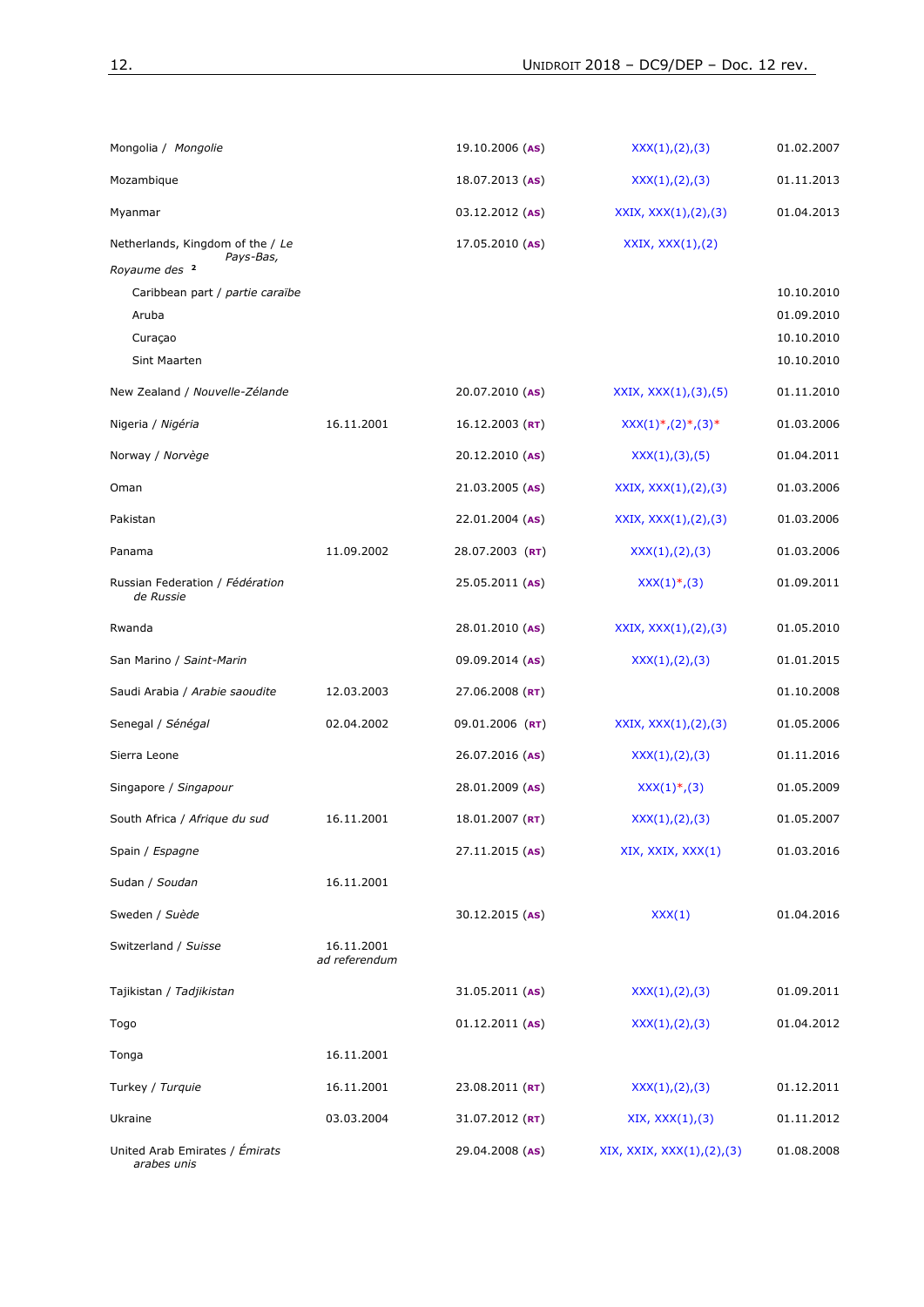| United Kingdom / Royaume-Uni <sup>1</sup>                                                                                    | 16.11.2001<br>with decl. | $27.07.2015$ (RT)                                                                                                                          | $XXIX^*$ , $XXX(1)^*$ , $(2)^*$ ,<br>$(3)$ * |                                                       |
|------------------------------------------------------------------------------------------------------------------------------|--------------------------|--------------------------------------------------------------------------------------------------------------------------------------------|----------------------------------------------|-------------------------------------------------------|
| Bermuda                                                                                                                      |                          |                                                                                                                                            |                                              | 01.01.2018                                            |
| Cayman Islands / Iles Cayman                                                                                                 |                          |                                                                                                                                            |                                              | 01.11.2015                                            |
| Gibraltar                                                                                                                    |                          |                                                                                                                                            |                                              | 01.11.2015                                            |
| Island of Guernsey / Ile de<br>Guernesey                                                                                     |                          |                                                                                                                                            |                                              | 01.11.2015                                            |
| Isle of Man / Ile de Man                                                                                                     |                          |                                                                                                                                            |                                              | 01.01.2018                                            |
| United Republic of Tanzania<br>/ République-Unie de Tanzanie                                                                 | 16.11.2001               | 30.01.2009 ( $RT$ )                                                                                                                        | $XXX(1)^*, (2)^*, (3)^*$                     | 01.05.2009                                            |
| United States of America /<br>Etats-Unis d'Amérique                                                                          | 09.05.2003               | $28.10.2004$ (RT)                                                                                                                          | XIX, XXX(1)                                  | 01.03.2006                                            |
| Viet Nam                                                                                                                     |                          | $17.09.2014$ (AS)                                                                                                                          | XIX, XXX(1), (2), (3)                        | 01.01.2015                                            |
| <b>REGIONAL ECONOMIC INTEGRATION</b><br><b>ORGANISATIONS /</b><br><b>ORGANISATIONS D'INTÉGRATION</b><br>ÉCONOMIQUE RÉGIONALE | <b>SIGNATURE</b>         | <b>RATIFICATION (RT)</b><br><b>ACCEPTANCE / ACCEPTATION (AC)</b><br><b>APPROVAL / APPROBATION (AP)</b><br><b>ACCESSION / ADHESION (AS)</b> | <b>DECLARATIONS</b><br>(Art.)                | <b>ENTRY INTO FORCE /</b><br><b>ENTREE EN VIGUEUR</b> |
| European Union /<br>Union<br>européenne <sup>3</sup>                                                                         |                          | 28.04.2009 (AS)                                                                                                                            | $XXVII(2)$ , $XXX(5)$                        | 01.08.2009                                            |

**1** This State has provided UNIDROIT with information about its laws and policies in relation to the Aircraft Protocol / *Cet Etat a fourni à UNIDROIT des informations concernant la situation au regard de la législation et des politiques applicables aux matières couvertes par le Protocole aéronautique.* See / *voir* <http://www.unidroit.org/nationalinfo-2001capetown-aircraft>

- **2** The Kingdom of the Netherlands deposited its instrument of accession to the Aircraft Protocol on 20 July 2010 for the Netherlands Antilles (Caraçao, Sint Maarten, Bonaire, Sint Eustatius and Saba) and Aruba (entry into force on 1 September 2010). As from 10 October 2010, following a modification of the internal constitutional relations within the Kingdom of the Netherlands, the reference to the "Netherlands Antilles" is to be replaced by "Curaçao, Sint Maarten and the Caribbean part of the Netherlands (the islands of Bonaire, Saba and Sint Eustatius)" / *Le Royaume des Pays-Bas a déposé son instrument d'adhésion au Protocole aéronautique le 20 juillet 2010 pour les Antilles néerlandaises et Aruba (entrée en vigueur le 1er septembre 2010). A compter du 10 octobre 2010, suite à une réforme des relations constitutionnelles au sein du Royaume des Pays-Bas, la référence aux "Antilles néerlandaises" doit être remplacée par "Curaçao, Sint Maarten et la partie caraïbe des Pays-Bas (les îles de Bonaire, Saba et Sint Eustatius)"*
- **3** Regional Economic Integration Organisation / *Organisation régionale d'intégration économique*: Protocol / *Protocole* Article XXVII
- \* Affected by withdrawal and/or subsequent declaration. / *Fait l'objet d'un retrait et/ou d'une déclaration subséquente*